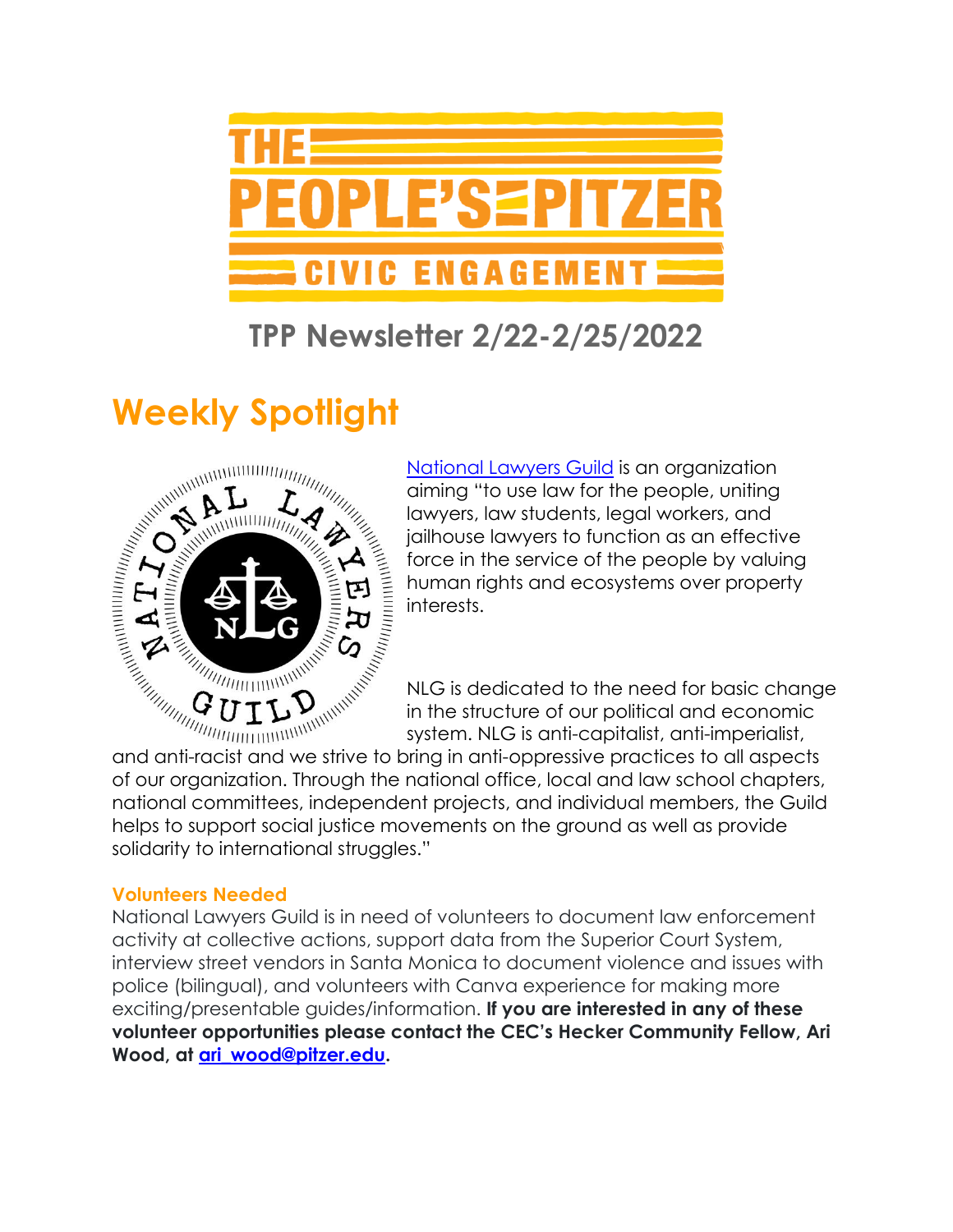## **Upcoming Events**



running<br>start

## **Laspa Center for Leadership Elect Her Training**

February 25 @ 10:30 am - 12:30 pm [Virtual Event](https://app.joinhandshake.com/stu/events/957880)

The Laspa Center is again partnering with Running Start to host the Elect Her Training on February 25 from 10:00 - 12:30 p.m. It will be virtual this year. Student and alums across the 7Cs are invited to participate. This is a unique nonpartisan training for women and gender fluid individuals on how to run for political office. The goal is to advance gender equity in this and other arenas.

The training includes a 1-hour panel discussion with elected officials that they hope to announce soon. Attendees will also have a

chance to develop an elevator speech about an issue they care about and

We laspa Center<br>act for Leadership at<br>scripps College



map out a potential network of support. Past participants report that the Elect Her training had a positive impact on their confidence, intention, and decision to run for student government and public office.

All 7C students are invited to take advantage of this great training as it is only offered every 2 years.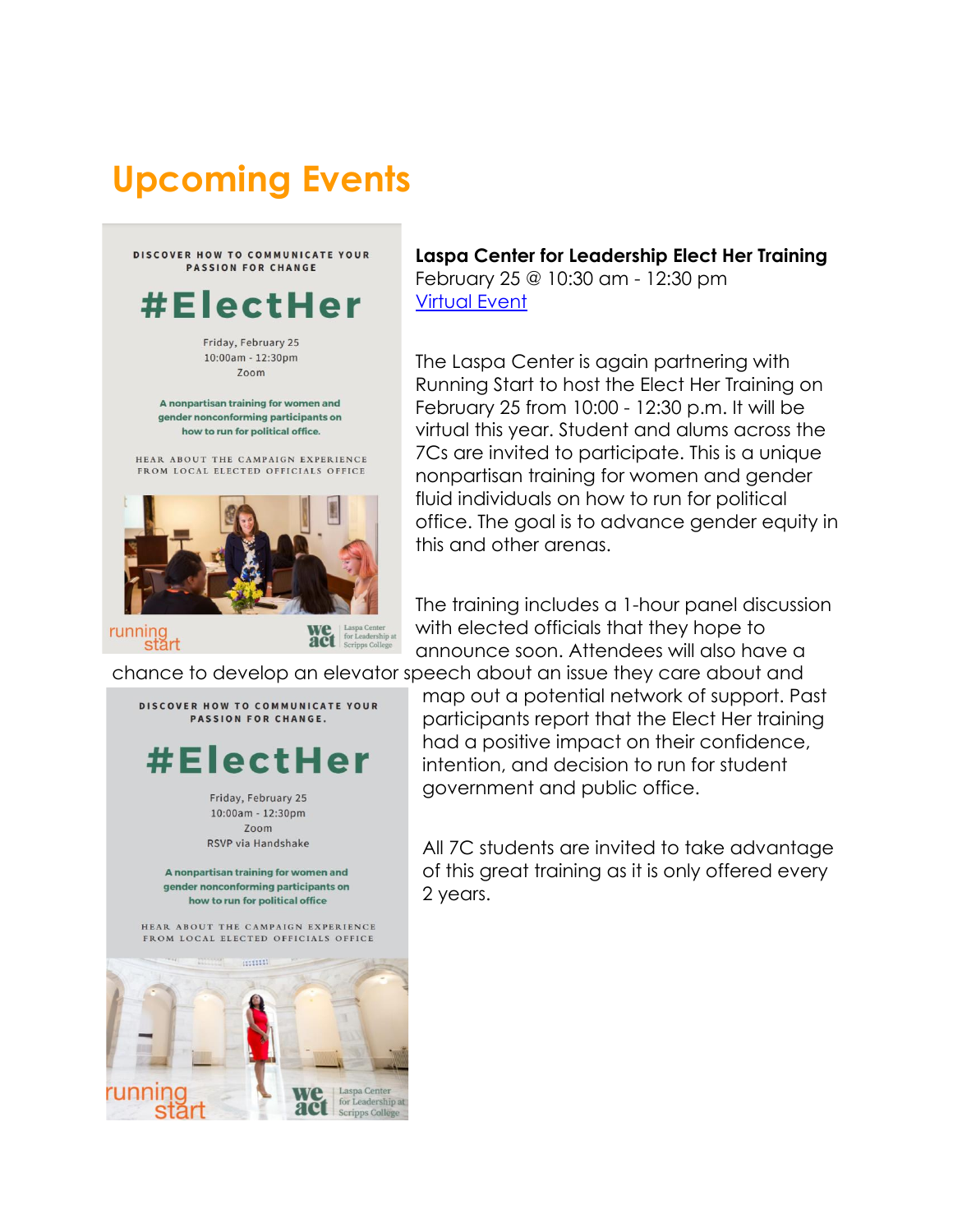#### **Pitzer Industry Series: Public Policy/Government**

March 1 @ 6:00 pm - 7:00 pm [Virtual Event](https://pitzer.joinhandshake.com/stu/events/941652?ref=events-search)

This program is part of a series that provides us with a regular platform for Pitzer alumni and families as well as employers to discuss careers in a variety of fields. In typical Pitzer fashion, we have specifically designed these series events to be small, approximately 10-15 students, to allow for meaningful conversations.

Meet winter break shadowing host Sean Sullivan '10 a Strategy and Innovation Manager at Google for a discussion on Public Policy and government

Note: Due to Pitzer's COVID restrictions, this program will be virtual. <https://pitzer.zoom.us/j/7143224139>



### IMMEDIATE\_ACTION@PITZER.EDU

### **Legal Observer Training with the National Lawyers Guild of Los Angeles** March 22 @ 5:30 pm [Virtual Event](http://tinyurl.com/NLGLegalObserverSignUp)

"NLG-LA works to ensure the legal and practical access to demonstrations in Southern California by regularly providing legal observers at demonstrations to observe and document potentially unlawful or unjustified interference with demonstrators' rights by law enforcement." **Join the CEC and National Lawyers Guild of LA for a training to be certified as a legal observer.** Spanish translation will be available. For more information, contact

[immediate\\_action@pitzer.edu.](mailto:immediate_action@pitzer.edu) Interested in collaborating with TPP? Contact TPP Program Assistant [aneuburg@students.pitzer.edu](mailto:aneuburg@students.pitzer.edu) or CEC Assistant Director, Jessica Chairez, [Jessica\\_Chairez@pitzer.edu.](mailto:Jessica_Chairez@pitzer.edu) Check